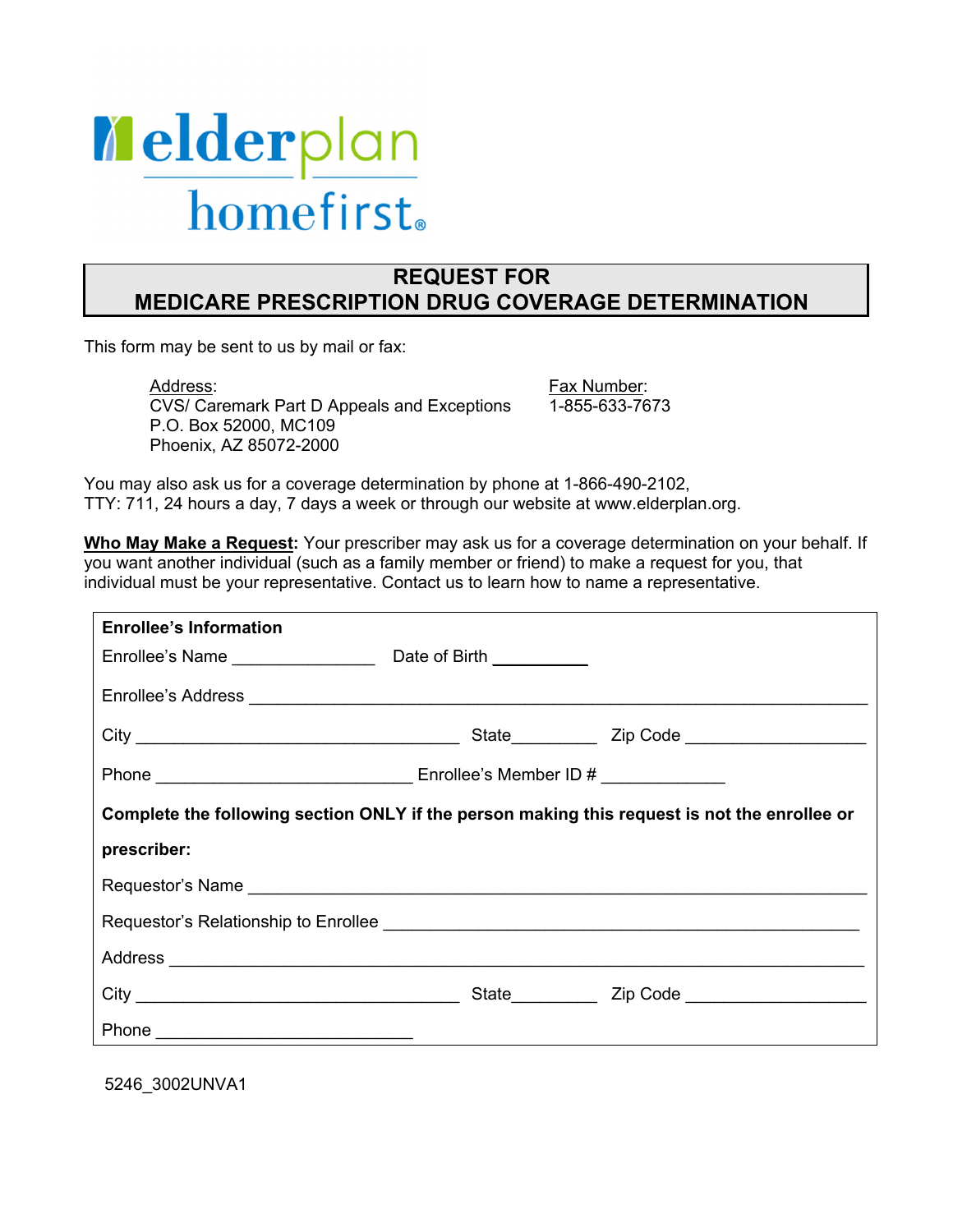#### **Representation documentation for requests made by someone other than enrollee or the enrollee's prescriber:**

**Attach documentation showing the authority to represent the enrollee (a completed Authorization of Representation Form CMS-1696 or a written equivalent). For more information on appointing a representative, contact your plan or 1-800-Medicare, TTY: 1-877-486-2048, 24 hours per day, 7 days a week.**

| Name of prescription drug you are requesting (if known, include strength and quantity requested<br>per month):                                                                                                                                                                                                                                                                                                              |  |  |  |
|-----------------------------------------------------------------------------------------------------------------------------------------------------------------------------------------------------------------------------------------------------------------------------------------------------------------------------------------------------------------------------------------------------------------------------|--|--|--|
| <b>Type of Coverage Determination Request</b>                                                                                                                                                                                                                                                                                                                                                                               |  |  |  |
| I need a drug that is not on the plan's list of covered drugs (formulary exception).*                                                                                                                                                                                                                                                                                                                                       |  |  |  |
| I have been using a drug that was previously included on the plan's list of covered drugs, but is<br>being removed or was removed from this list during the plan year (formulary exception).*                                                                                                                                                                                                                               |  |  |  |
| I request prior authorization for the drug my prescriber has prescribed.*                                                                                                                                                                                                                                                                                                                                                   |  |  |  |
| I request an exception to the requirement that I try another drug before I get the drug my<br>prescriber prescribed (formulary exception).*                                                                                                                                                                                                                                                                                 |  |  |  |
| I request an exception to the plan's limit on the number of pills (quantity limit) I can receive so<br>that I can get the number of pills my prescriber prescribed (formulary exception).*                                                                                                                                                                                                                                  |  |  |  |
| My drug plan charges a higher copayment for the drug my prescriber prescribed than it charges<br>for another drug that treats my condition, and I want to pay the lower copayment (tiering<br>exception).*                                                                                                                                                                                                                  |  |  |  |
| I have been using a drug that was previously included on a lower copayment tier, but is being<br>moved to or was moved to a higher copayment tier (tiering exception).*                                                                                                                                                                                                                                                     |  |  |  |
| My drug plan charged me a higher copayment for a drug than it should have.                                                                                                                                                                                                                                                                                                                                                  |  |  |  |
| I want to be reimbursed for a covered prescription drug that I paid for out of pocket.                                                                                                                                                                                                                                                                                                                                      |  |  |  |
| *NOTE: If you are asking for a formulary or tiering exception, your prescriber MUST provide a<br>statement supporting your request. Requests that are subject to prior authorization (or any<br>other utilization management requirement), may require supporting information. Your<br>prescriber may use the attached "Supporting Information for an Exception Request or Prior<br>Authorization" to support your request. |  |  |  |
| Additional information we should consider (attach any supporting documents):                                                                                                                                                                                                                                                                                                                                                |  |  |  |

# **Important Note: Expedited Decisions**

 If you or your prescriber believe that waiting 72 hours for a standard decision could seriously harm your life, health, or ability to regain maximum function, you can ask for an expedited (fast) decision. If your prescriber indicates that waiting 72 hours could seriously harm your health, we will automatically give you a decision within 24 hours. If you do not obtain your prescriber's support for an expedited request, we will decide if your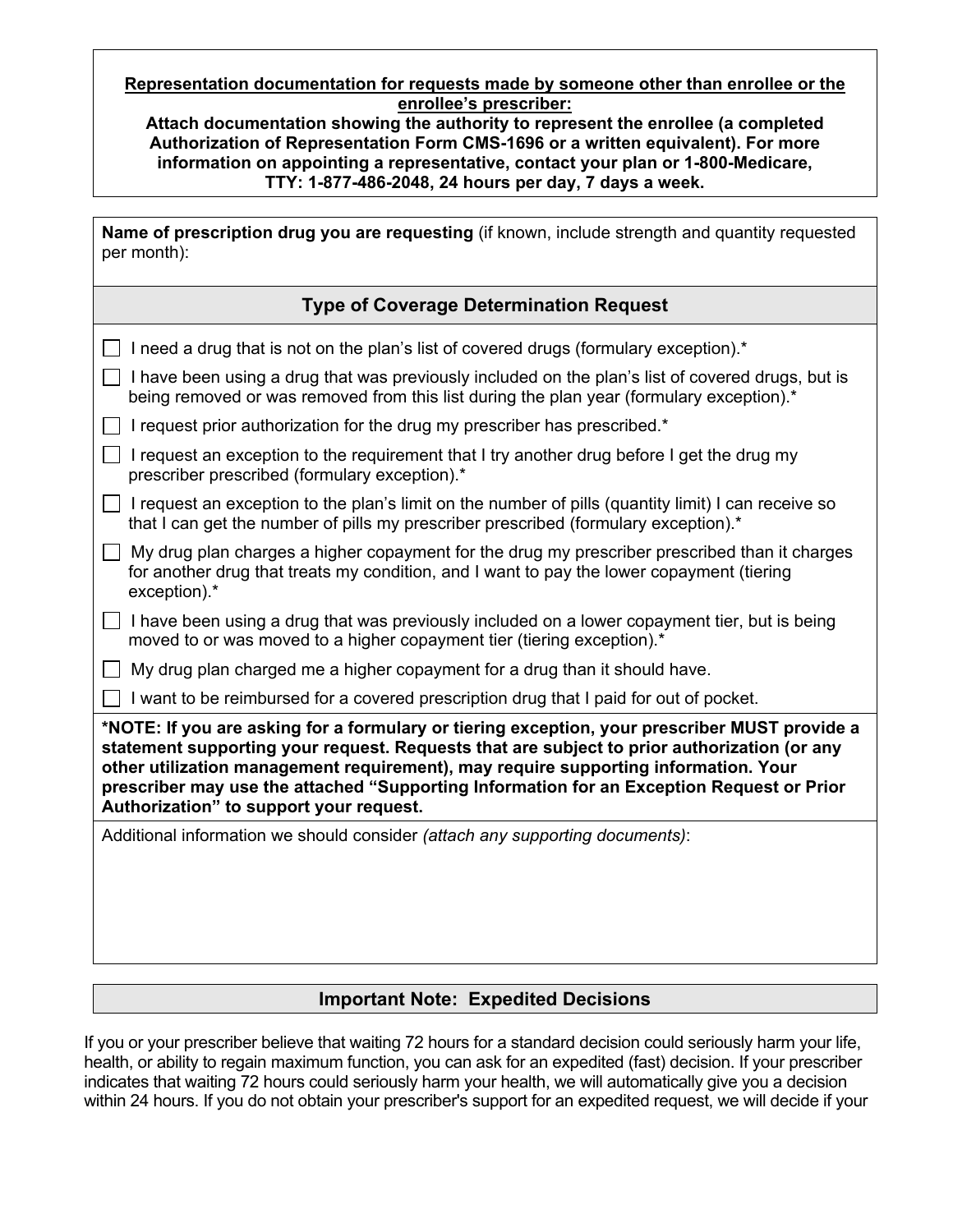case requires a fast decision. You cannot request an expedited coverage determination if you are asking us to pay you back for a drug you already received.

#### **(if you have a supporting statement from your prescriber, attach it to this request). CHECK THIS BOX IF YOU BELIEVE YOU NEED A DECISION WITHIN 24 HOURS**

| Signature : | Date: |
|-------------|-------|
|             |       |
|             |       |

#### **Supporting Information for an Exception Request or Prior Authorization**

FORMULARY and TIERING EXCEPTION requests cannot be processed without a prescriber's supporting statement. PRIOR AUTHORIZATION requests may require supporting information.

**REQUEST FOR EXPEDITED REVIEW: By checking this box and signing below, I certify that applying the 72 hour standard review timeframe may seriously jeopardize the life or health of the enrollee or the enrollee's ability to regain maximum function.** 

| <b>Prescriber's Information</b> |                    |                  |
|---------------------------------|--------------------|------------------|
|                                 |                    |                  |
|                                 |                    |                  |
|                                 | <b>State State</b> | Zip Code         |
|                                 |                    |                  |
|                                 |                    | Date <b>Date</b> |

| <b>Diagnosis and Medical Information</b>                                                                                                                                                                                                                                                                                       |                                                        |                       |                |
|--------------------------------------------------------------------------------------------------------------------------------------------------------------------------------------------------------------------------------------------------------------------------------------------------------------------------------|--------------------------------------------------------|-----------------------|----------------|
| Medication:                                                                                                                                                                                                                                                                                                                    | Strength and Route of<br>Frequency:<br>Administration: |                       |                |
| Date Started:<br><b>NEW START</b>                                                                                                                                                                                                                                                                                              | Expected Length of Therapy:                            | Quantity per 30 days: |                |
| Height/Weight:                                                                                                                                                                                                                                                                                                                 | Drug Allergies:                                        |                       |                |
| DIAGNOSIS - Please list all diagnoses being treated with the requested<br>drug and corresponding ICD-10 codes.<br>(If the condition being treated with the requested drug is a symptom e.g.<br>anorexia, weight loss, shortness of breath, chest pain, nausea, etc., provide the<br>diagnosis causing the symptom(s) if known) |                                                        |                       | ICD-10 Code(s) |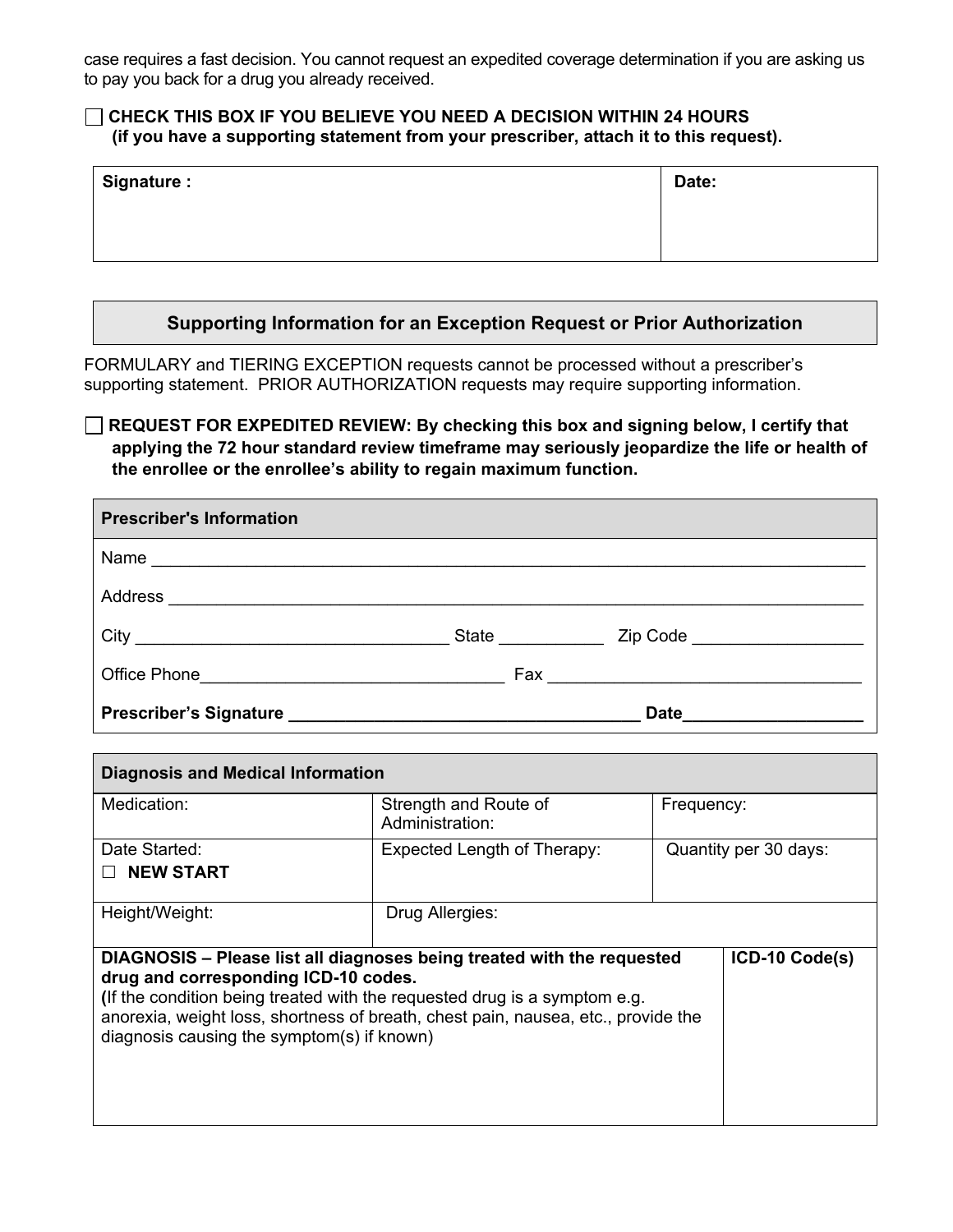| <b>Other RELEVANT DIAGNOSES:</b>                                                                                                                                        |                             |                                         | ICD-10 Code(s) |              |
|-------------------------------------------------------------------------------------------------------------------------------------------------------------------------|-----------------------------|-----------------------------------------|----------------|--------------|
|                                                                                                                                                                         |                             |                                         |                |              |
| <b>DRUG HISTORY:</b> (for treatment of the condition(s) requiring the requested drug)                                                                                   |                             |                                         |                |              |
| <b>DRUGS TRIED</b>                                                                                                                                                      | <b>DATES of Drug Trials</b> | <b>RESULTS of previous drug trials</b>  |                |              |
| (if quantity limit is an issue, list                                                                                                                                    |                             | <b>FAILURE vs INTOLERANCE (explain)</b> |                |              |
| unit dose/total daily dose tried)                                                                                                                                       |                             |                                         |                |              |
|                                                                                                                                                                         |                             |                                         |                |              |
|                                                                                                                                                                         |                             |                                         |                |              |
|                                                                                                                                                                         |                             |                                         |                |              |
|                                                                                                                                                                         |                             |                                         |                |              |
|                                                                                                                                                                         |                             |                                         |                |              |
|                                                                                                                                                                         |                             |                                         |                |              |
| What is the enrollee's current drug regimen for the condition(s) requiring the requested drug?                                                                          |                             |                                         |                |              |
|                                                                                                                                                                         |                             |                                         |                |              |
|                                                                                                                                                                         |                             |                                         |                |              |
| <b>DRUG SAFETY</b>                                                                                                                                                      |                             |                                         |                |              |
| Any FDA NOTED CONTRAINDICATIONS to the requested drug?                                                                                                                  |                             |                                         | $\Box$ YES     | $\Box$ NO    |
| Any concern for a DRUG INTERACTION with the addition of the requested drug to the enrollee's                                                                            |                             |                                         |                |              |
| current drug regimen?                                                                                                                                                   |                             |                                         | $\Box$ YES     | $\Box$ NO    |
| If the answer to either of the questions noted above is yes, please 1) explain issue, 2) discuss the                                                                    |                             |                                         |                |              |
| benefits vs potential risks despite the noted concern, and 3) monitoring plan to ensure safety                                                                          |                             |                                         |                |              |
|                                                                                                                                                                         |                             |                                         |                |              |
| HIGH RISK MANAGEMENT OF DRUGS IN THE ELDERLY                                                                                                                            |                             |                                         |                |              |
| If the enrollee is over the age of 65, do you feel that the benefits of treatment with the requested drug                                                               |                             |                                         |                |              |
| outweigh the potential risks in this elderly patient?<br>$\Box$ YES<br>$\Box$ NO                                                                                        |                             |                                         |                |              |
| OPIOIDS - (please complete the following questions if the requested drug is an opioid)                                                                                  |                             |                                         |                |              |
| What is the daily cumulative Morphine Equivalent Dose (MED)?                                                                                                            |                             |                                         |                | mg/day       |
| Are you aware of other opioid prescribers for this enrollee?                                                                                                            |                             |                                         | $\Box$ YES     | $\Box$ NO    |
| If so, please explain.                                                                                                                                                  |                             |                                         |                |              |
|                                                                                                                                                                         |                             |                                         |                |              |
| Is the stated daily MED dose noted medically necessary?                                                                                                                 |                             |                                         | $\square$ YES  | $\square$ NO |
| Would a lower total daily MED dose be insufficient to control the enrollee's pain?<br><b>RATIONALE FOR REQUEST</b>                                                      |                             |                                         | $\square$ YES  | $\square$ NO |
| Alternate drug(s) contraindicated or previously tried, but with adverse outcome, e.g.,                                                                                  |                             |                                         |                |              |
| toxicity, allergy, or therapeutic failure [Specify below if not already noted in the DRUG                                                                               |                             |                                         |                |              |
| HISTORY section earlier on the form: (1) Drug(s) tried and results of drug trial(s) (2) if adverse                                                                      |                             |                                         |                |              |
| outcome, list drug(s) and adverse outcome for each, (3) if therapeutic failure, list maximum dose                                                                       |                             |                                         |                |              |
| and length of therapy for drug(s) trialed, (4) if contraindication(s), please list specific reason why<br>preferred drug(s)/other formulary drug(s) are contraindicated |                             |                                         |                |              |
| Patient is stable on current drug(s); high risk of significant adverse clinical outcome with<br>$\Box$                                                                  |                             |                                         |                |              |
| medication change A specific explanation of any anticipated significant adverse clinical outcome                                                                        |                             |                                         |                |              |
| and why a significant adverse outcome would be expected is required $-$ e.g. the condition has                                                                          |                             |                                         |                |              |
| been difficult to control (many drugs tried, multiple drugs required to control condition), the patient                                                                 |                             |                                         |                |              |
| had a significant adverse outcome when the condition was not controlled previously (e.g.                                                                                |                             |                                         |                |              |